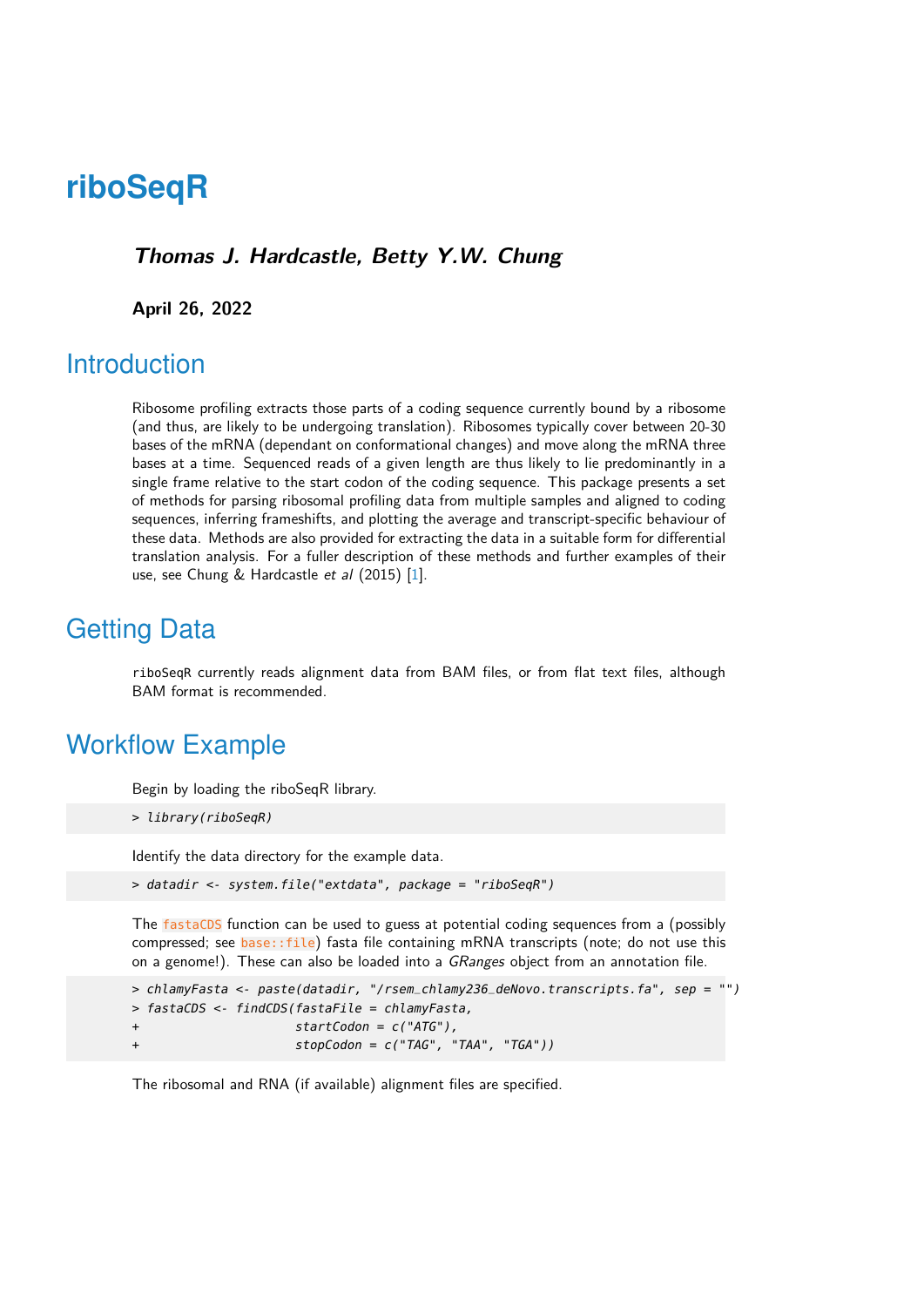```
> ribofiles <- paste(datadir,
+ "/chlamy236_plus_deNovo_plusOnly_Index", c(17,3,5,7), sep = "")
> rnafiles <- paste(datadir,
+ "/chlamy236_plus_deNovo_plusOnly_Index", c(10,12,14,16), sep = "")
```
The aligned ribosomal (and RNA) data can be read in using the readRibodata function. The columns can be specified as a parameter of the readRibodata function if the data in the alignment files are differently arranged.

```
> riboDat <- readRibodata(ribofiles, replicates = c("WT", "WT", "M", "M"))
```
The alignments can be assigned to frames relative to the coding coordinates with the frame Counting function.

> fCs <- frameCounting(riboDat, fastaCDS)

The predominant reading frame, relative to coding start, can be estimated from the frame calling (or from a set of coordinates and alignment data) for each n-mer. The weighting decribes the proportion of n-mers fitting with the most likely frameshift. The reading frame can also be readily visualised using the plotFS function.

```
> fS <- readingFrame(rC = fCs); fS
[1]]
       26 27 28 29 30
0 712 10579 2228 1175 227
1 865 696 2095 531 358
2 316 3318 7987 1919 947
frame.ML 1 0 2 2 2
[[2]]
       26 27 28 29 30
0 698 8485 597 160 73
1 715 537 1012 128 123
2 286 2663 3644 238 148
frame.ML 1 0 2 2 2
[[3]]
       26 27 28 29 30
0 542 5066 266 188 91
1 435 268 447 98 99
2 215 1467 1429 171 184
frame.ML 0 0 2 0 2
[[4]]
        26 27 28 29 30
0 1177 12129 622 201 74
1 1379 586 961 117 126
2 407 3690 3554 218 135
frame.ML 1 0 2 2 2
> plotFS(fS)
```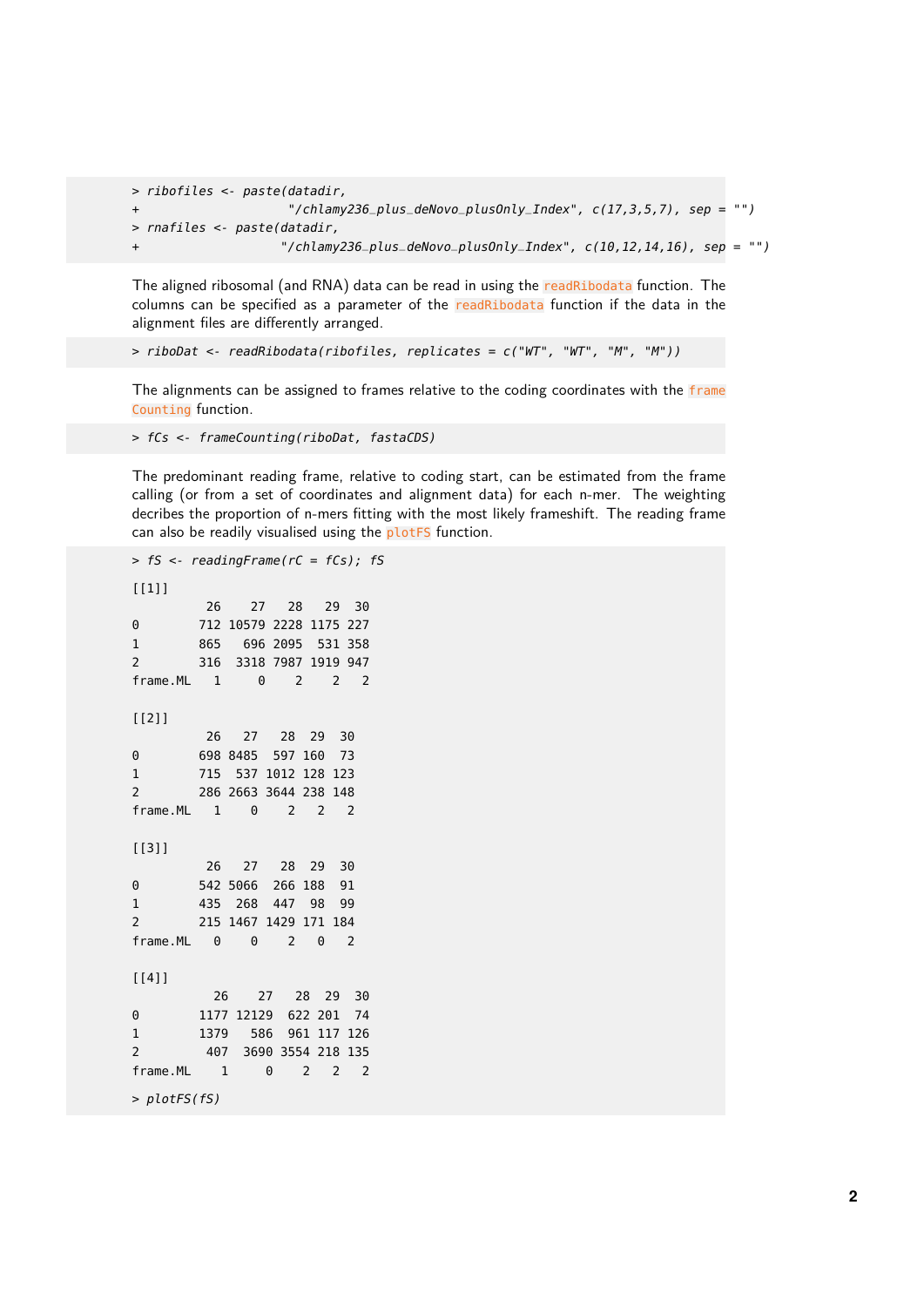These can be filtered on the mean number of hits and unique hits within replicate groups to give plausible candidates for coding. Filtering can be limited to given lengths and frames, which may be inferred from the output of the readingFrame function.

 $>$  ffCs <- filterHits(fCs, lengths =  $c(27, 28)$ , frames = list(1, 0),  $h$ itMean = 50, unghitMean = 10, fS = fS)

We can plot the total alignment at the 5' and 3' ends of coding sequences using the plotCDS function. The frames are colour coded; frame-0 is red, frame-1 is green, frame-2 is blue.

> plotCDS(coordinates = ffCs@CDS, riboDat = riboDat, lengths = 27)

Note the frameshift for 28-mers.

```
> plotCDS(coordinates = ffCs@CDS, riboDat = riboDat, lengths = 28)
```
We can plot the alignment over an individual transcript sequence using the plotTranscript function. Observe that one CDS (on the right) contains the 27s in the same phase as the CDS (they are both red) while the putative CDSes to the left are not in phase with the aligned reads, suggesting either a sequence error in the transcript or a misalignment. The coverage of RNA sequenced reads is shown as a black curve (axis on the right).

> plotTranscript("CUFF.37930.1", coordinates = ffCs@CDS,  $ribobata = ribobat, length = 27, cap = 200)$ 

NULL<sub>1</sub>

We can extract the counts from a *riboCoding* object using the sliceCounts function

 $> riboCounts < - sliceCounts(ffCs, lengths = c(27, 28), frames = list(0, 2))$ 

Counts for RNA-sequencing can be extracted using from the riboData object and the coding coordinates using the rnaCounts function. This is a relatively crude counting function, and alternatives have been widely described in the literature on mRNA-Seq.

```
> rnaCounts <- rnaCounts(riboDat, ffCs@CDS)
```
These data may be used in an analysis of differential translation through comparison with the RNA-seq data. See the description of a beta-binomial analysis in the  $baySeq$  vignettes for further details.

```
> library(baySeq)
> pD <- new("countData", replicates = ffCs@replicates,
            data = list(riboCounts, rnaCounts),groups = list(NDT = c(1,1,1,1), DT = c("WT", "WT", "M", "M")),
            annotation = as.data frame(ffCs@CDS),
           densityFunction = bbbensity)> libsizes(pD) <- getLibsizes(pD)
> pD <- getPriors(pD, cl = NULL)
> pD <- getLikelihoods(pD, cl = NULL)
.
> topCounts(pD, "DT", normaliseData = TRUE)
            seqnames start end width strand frame startCodon stopCodon context
```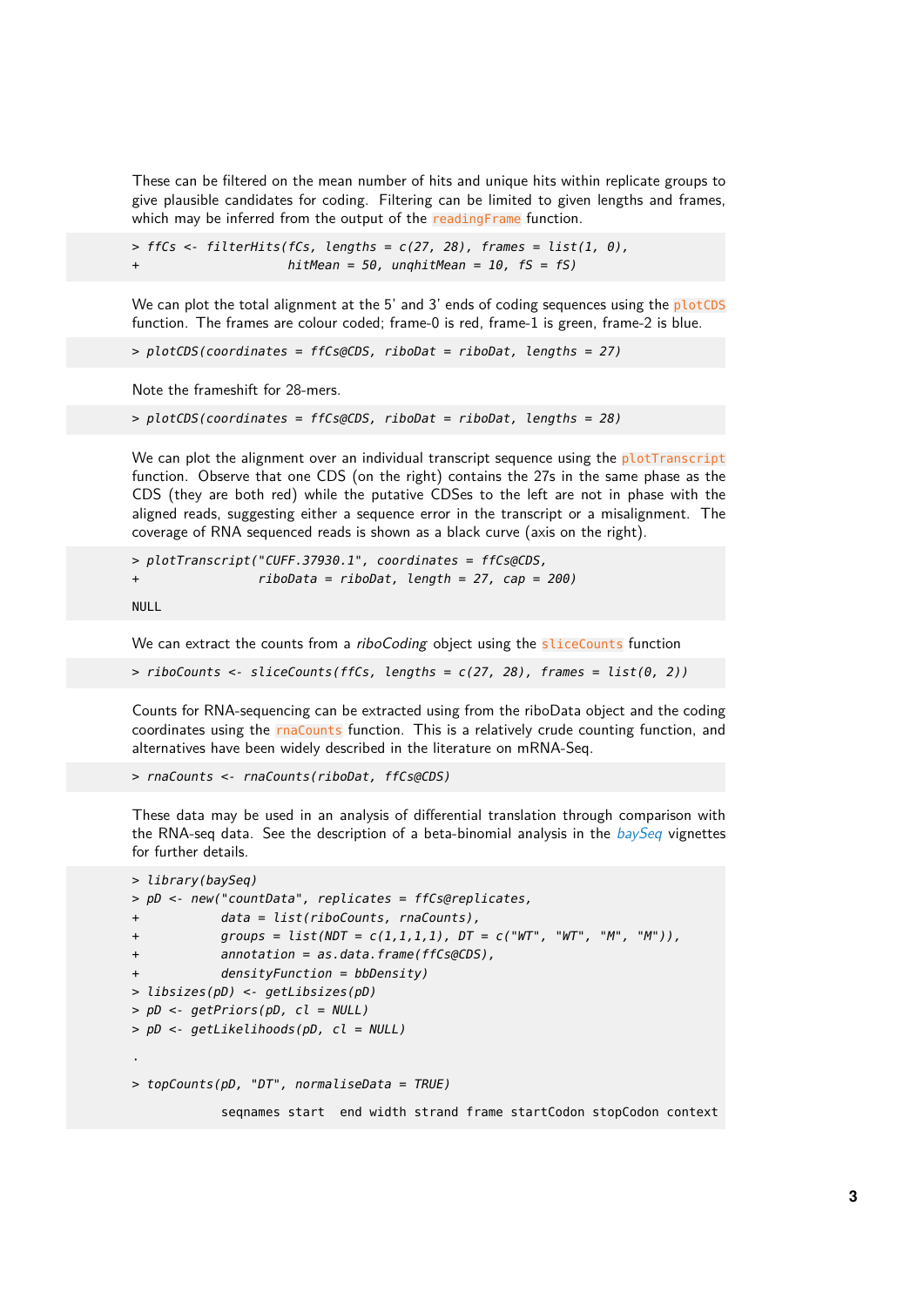|               | 4 Cre17.g723750.t1.3 |   |         | 271  | 471<br>201 | $\ast$ | $\Theta$                                                    | ATG       |             | TGA GGAATGG |
|---------------|----------------------|---|---------|------|------------|--------|-------------------------------------------------------------|-----------|-------------|-------------|
| 3             | CUFF.9661.1          |   |         | 424  | 582<br>159 | $\ast$ | 0                                                           | ATG       |             | TGA ACAATGG |
| $\mathbf{1}$  | CUFF.43721.1         |   |         | 6    | 161<br>156 | $\ast$ | $\overline{2}$                                              | ATG       |             | TAA GCAATGC |
| $\mathcal{P}$ | CUFF.9523.1          |   | 78 1040 | 963  | $\ast$     | 2      | ATG                                                         |           | TAA AAAATGG |             |
|               | minus3 plus1         |   | WT.1    | WT.2 | M.1        | M.2    | likes                                                       | <b>DT</b> | FDR.DT      |             |
| 4             | G                    | G | 11:11   | 1:1  | 2:2        |        | 1:1 0.05882355 M=WT 0.9411765                               |           |             |             |
| 3             | A                    | G | 1:1     | 1:1  | 1:1        |        | $0:0$ 0.05882354 M=WT 0.9411765                             |           |             |             |
| 1             | G                    | C | 5:5     | 4:4  | 3:3        |        | $0:0$ 0.05882353 M=WT 0.9411765                             |           |             |             |
| $\mathcal{P}$ | A                    |   |         |      |            |        | G 841:841 592:592 298:298 721:721 0.05882330 M=WT 0.9411765 |           |             |             |
|               | FWER.DT              |   |         |      |            |        |                                                             |           |             |             |
|               | 4 0.9411765          |   |         |      |            |        |                                                             |           |             |             |
|               | 3 0.9965398          |   |         |      |            |        |                                                             |           |             |             |
|               | 1 0.9997965          |   |         |      |            |        |                                                             |           |             |             |
|               | 2 0.9999880          |   |         |      |            |        |                                                             |           |             |             |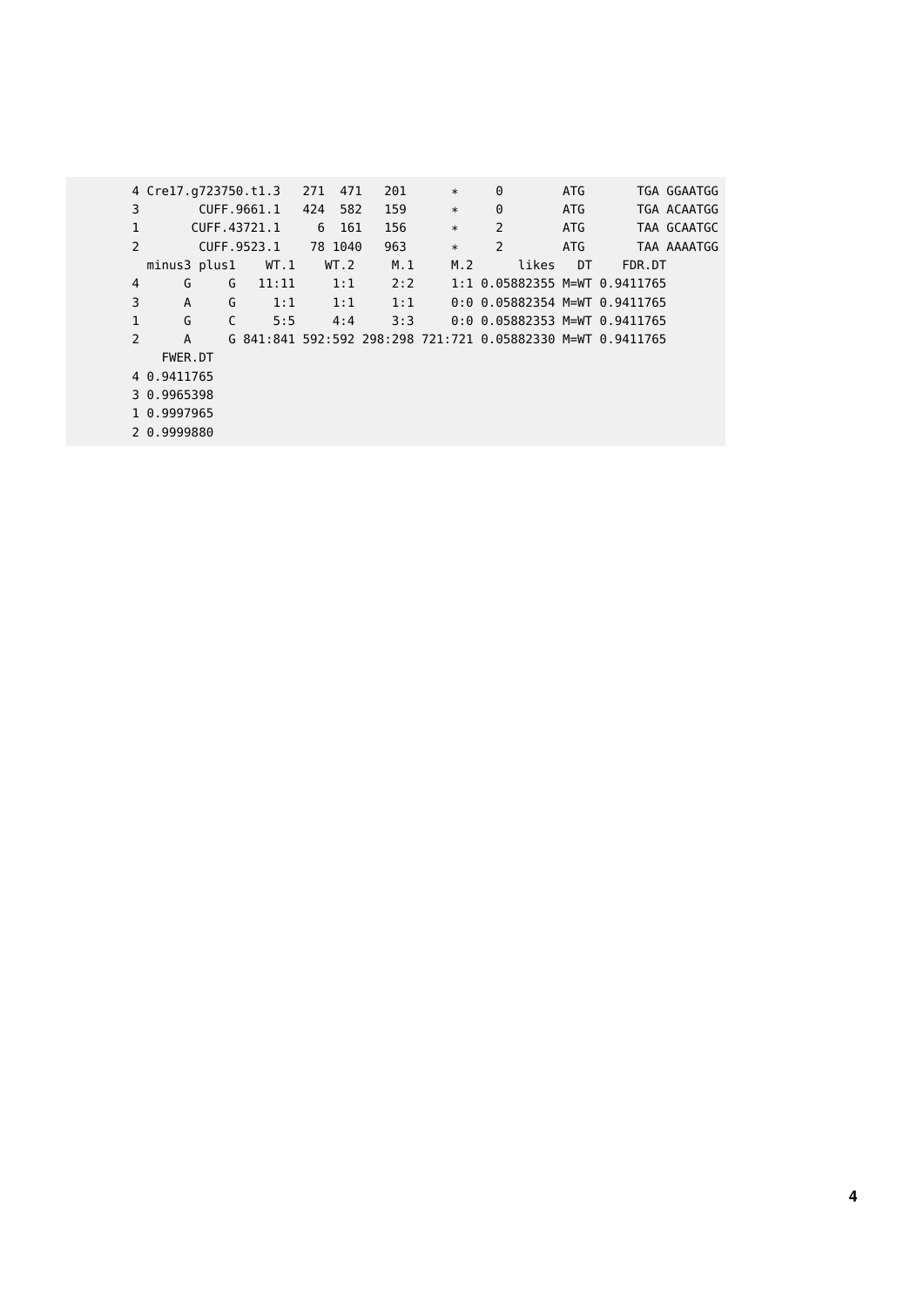

**Figure 1: Number of n-mers in each frame relative to coding start** 27-mers are predominantly in frame-1, while 28-mers are chiefly in frame-0. **5**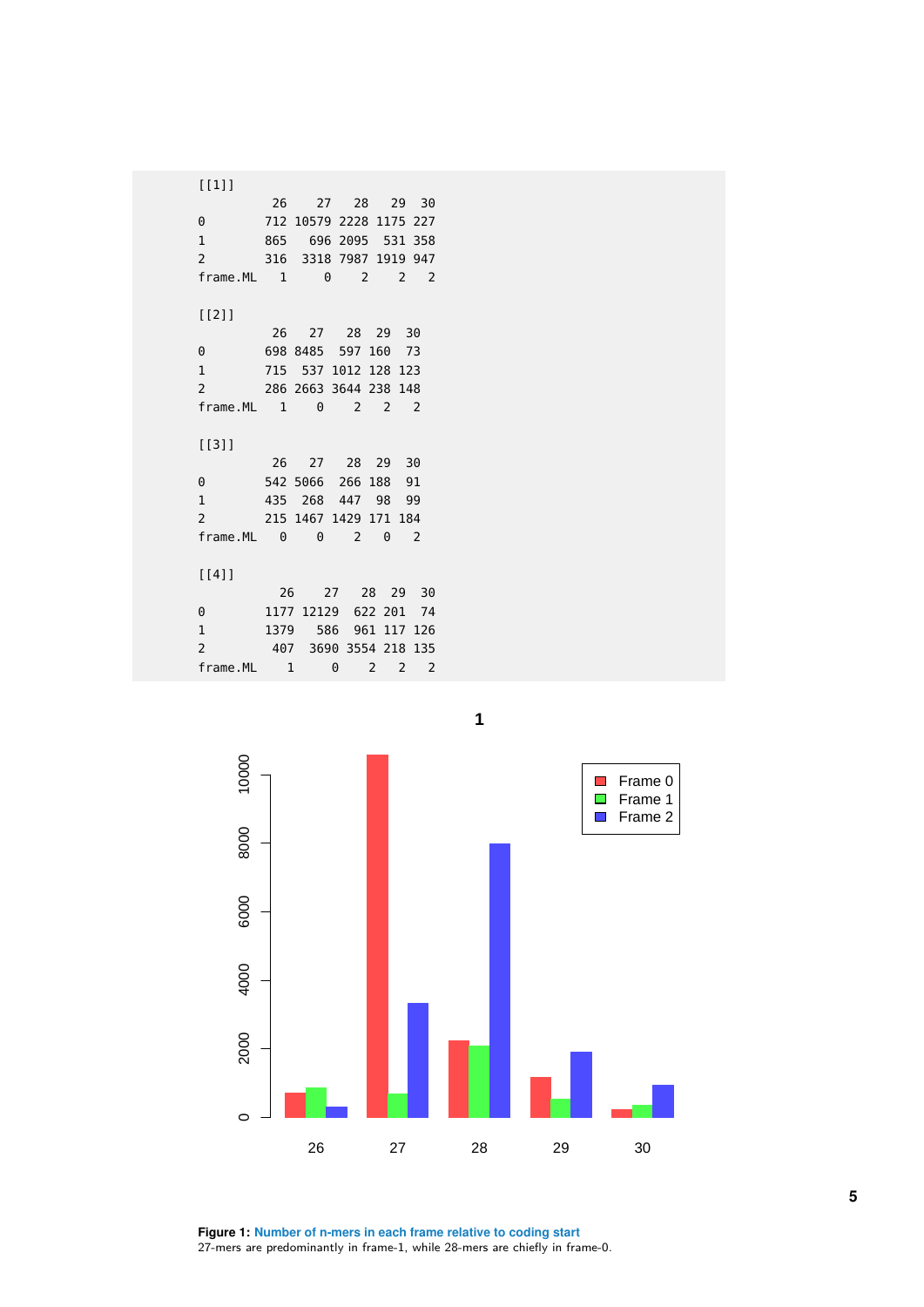

**Figure 2: Average alignment of 27-mers to 5' and 3' ends of coding sequences**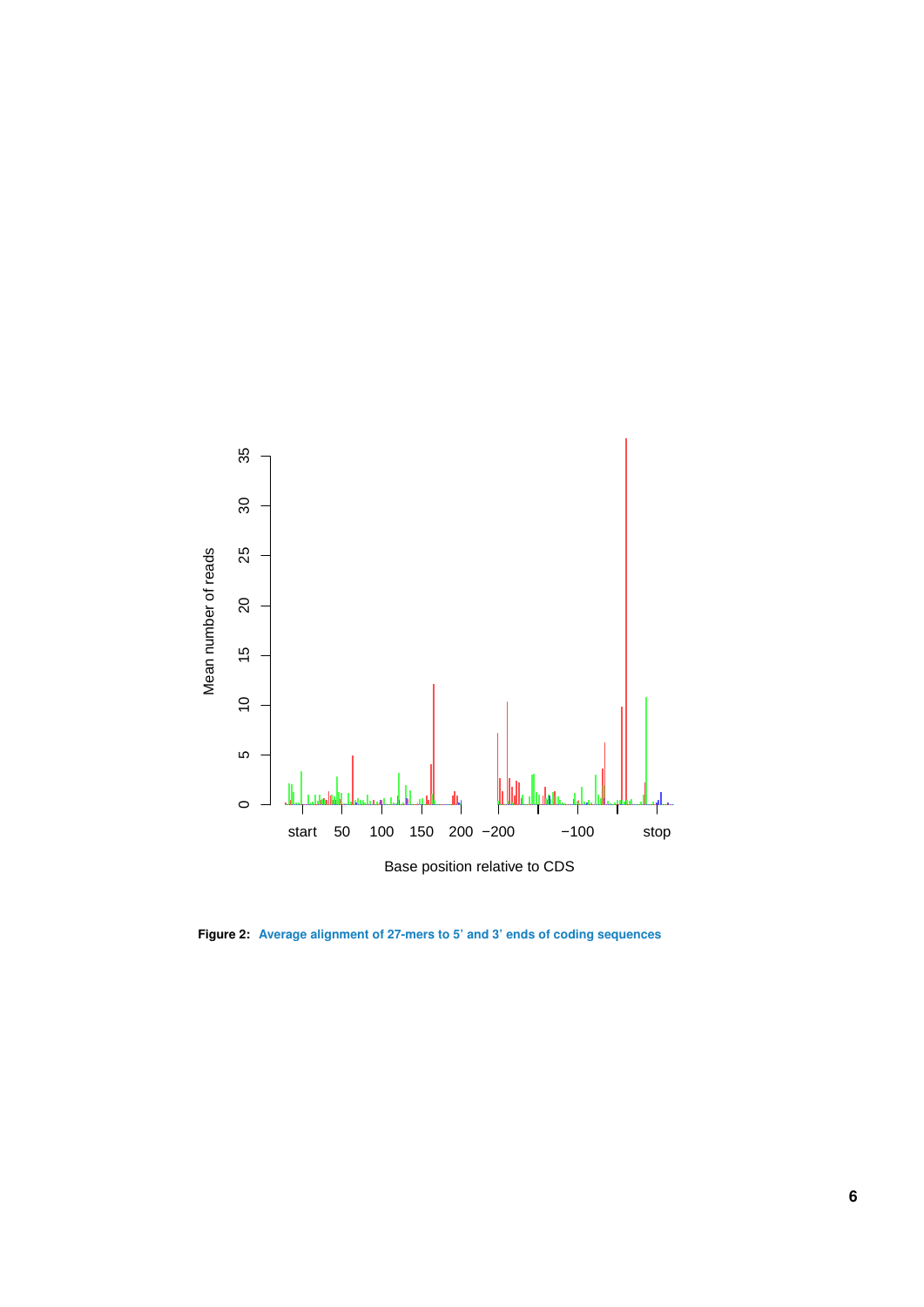

**Figure 3: Average alignment of 28-mers to 5' and 3' ends of coding sequences**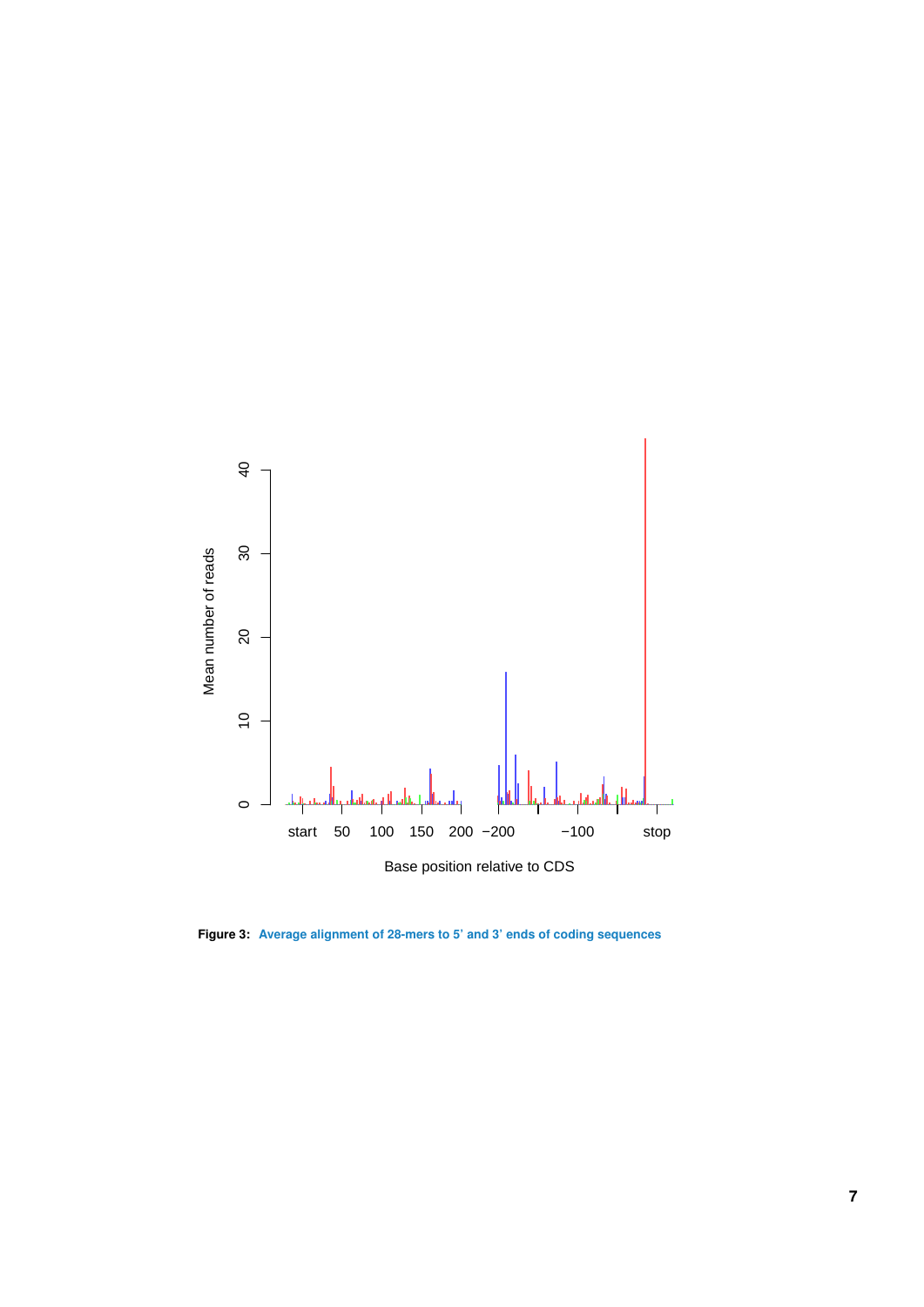

**Figure 4: Alignment to individual transcript**